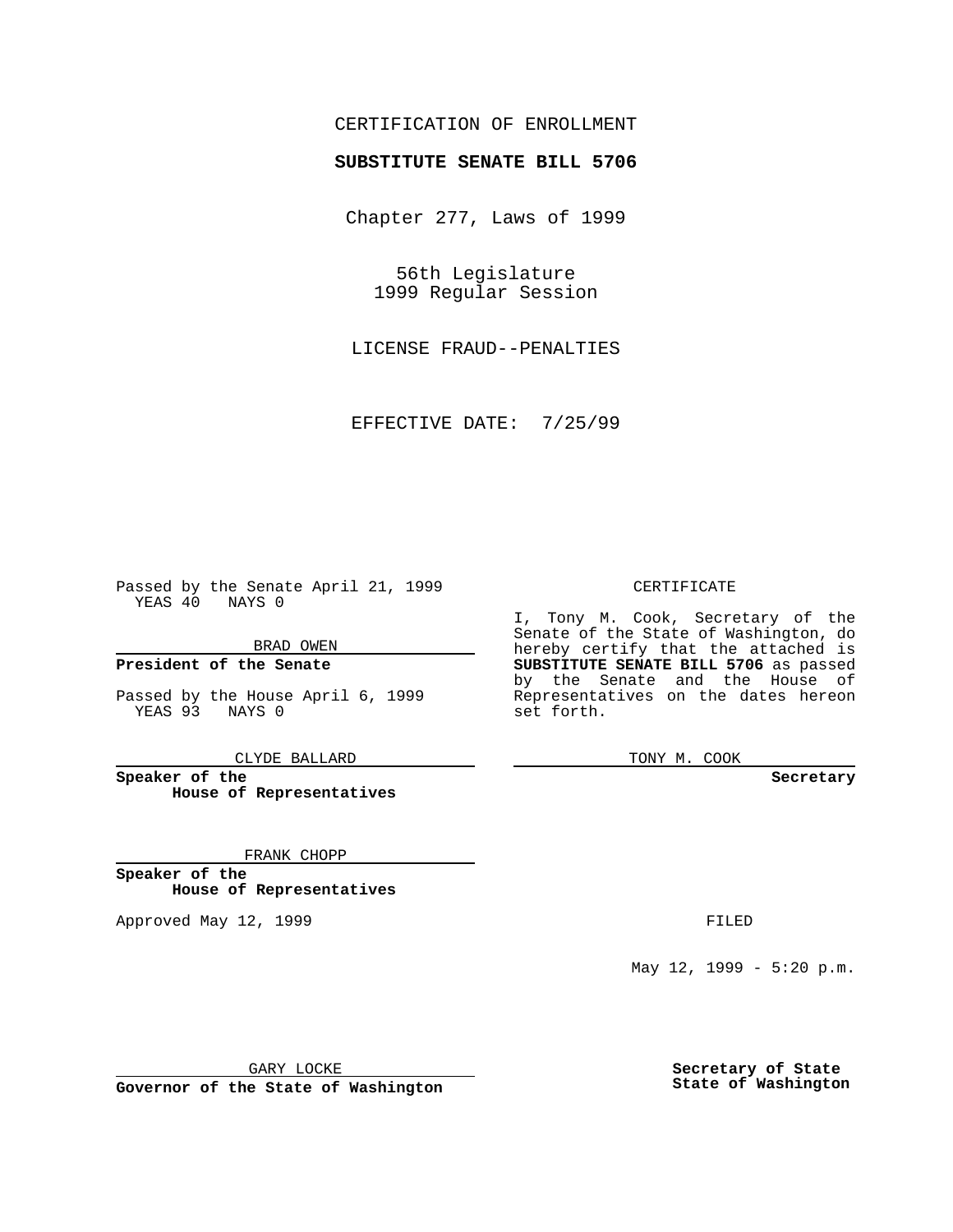## **SUBSTITUTE SENATE BILL 5706** \_\_\_\_\_\_\_\_\_\_\_\_\_\_\_\_\_\_\_\_\_\_\_\_\_\_\_\_\_\_\_\_\_\_\_\_\_\_\_\_\_\_\_\_\_\_\_

\_\_\_\_\_\_\_\_\_\_\_\_\_\_\_\_\_\_\_\_\_\_\_\_\_\_\_\_\_\_\_\_\_\_\_\_\_\_\_\_\_\_\_\_\_\_\_

### AS AMENDED BY THE HOUSE

Passed Legislature - 1999 Regular Session

#### **State of Washington 56th Legislature 1999 Regular Session**

**By** Senate Committee on Transportation (originally sponsored by Senators Bauer, Haugen, Sellar, Benton, Shin, Eide, Prentice, Oke, Rasmussen, Jacobsen and Winsley)

Read first time 02/25/1999.

 AN ACT Relating to the decriminalization of license fraud violations and establishing a license fraud task force in the Washington state patrol; amending RCW 47.68.240, 47.68.255, 82.48.020, 82.49.010, 82.50.400, 88.02.118, and 82.32.090; reenacting and amending RCW 46.16.010; creating new sections; and prescribing penalties.

6 BE IT ENACTED BY THE LEGISLATURE OF THE STATE OF WASHINGTON:

 NEW SECTION. **Sec. 1.** The legislature recognizes that there are residents of this state who intentionally register motor vehicles in other states to evade payment of taxes and fees required by the laws of this state. This results in a substantial loss of revenue to the state. It is the intent of the legislature to decriminalize license fraud and impose stronger civil penalties upon residents who defraud the state, thereby enhancing compliance with state registration laws and increasing state revenues. To further enhance enforcement and collection efforts, the legislature intends to create a license fraud task force within the Washington state patrol.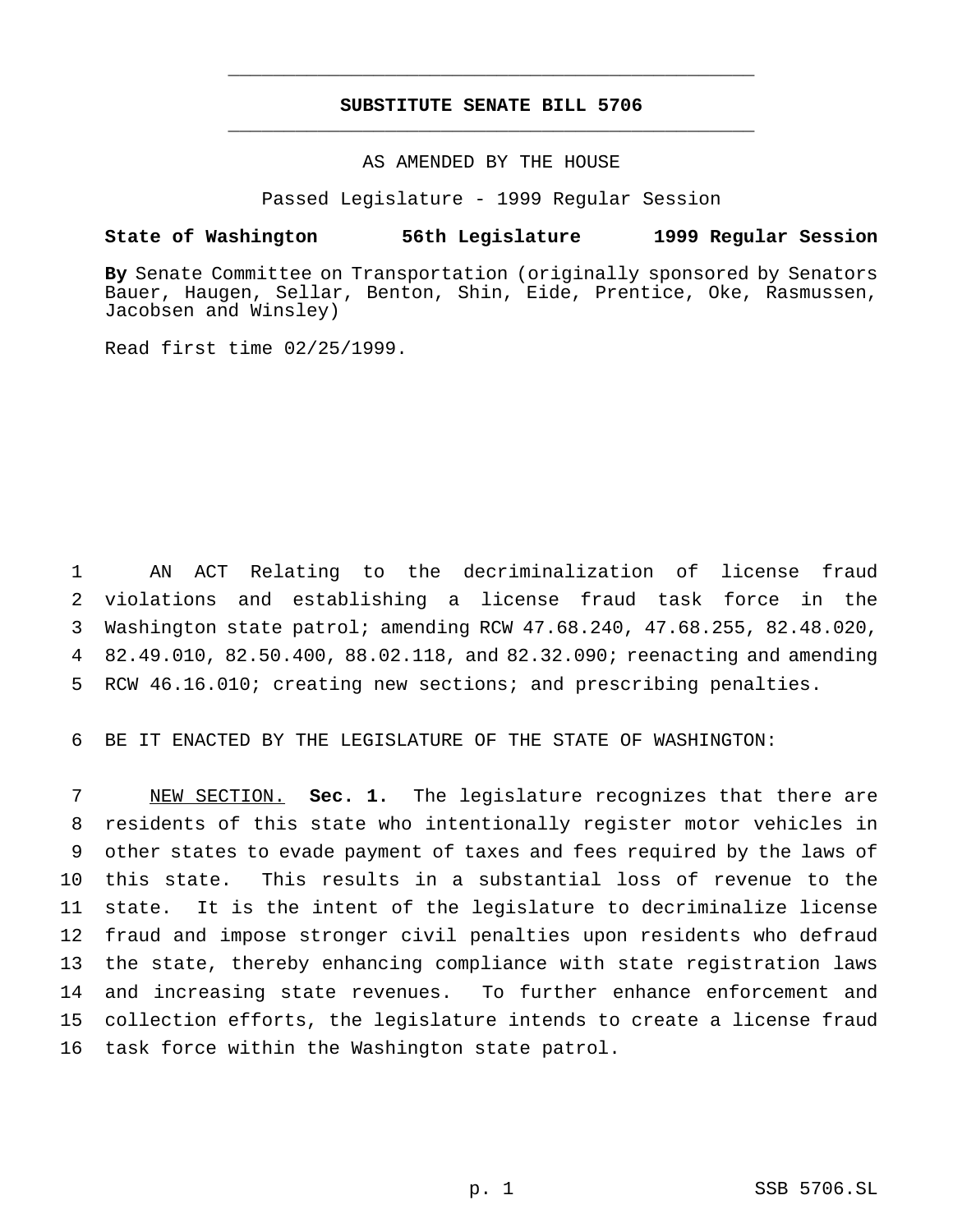NEW SECTION. **Sec. 2.** The task force consists of staff from the Washington state patrol, the department of revenue, and the attorney general's office. The task force personnel are:

 (1) One Washington state patrol sergeant, who has overall responsibility to coordinate the task force;

 (2) Three Washington state patrol detectives, to investigate license fraud;

 (3) One department of revenue tax discovery agent, to assess and recover delinquent tax, penalties, and interest;

 (4) One assistant attorney general, to provide legal services to the task force; and

 (5) One clerical support person, for administrative support for the task force as a whole.

 NEW SECTION. **Sec. 3.** A penalty assessed pursuant to RCW 46.16.010 (1)(a) and (2), 47.68.255, or 82.48.020 is due and payable when the person incurring it receives a notice in writing from the state patrol stating the violation and advising the person that the penalty is due. The state patrol may, upon written application for review received within fifteen days from the date of the penalty assessment, remit or mitigate a penalty. Procedures for these actions are governed by chapter 34.05 RCW. The penalty notice has the effect of an agency order.

 **Sec. 4.** RCW 46.16.010 and 1997 c 328 s 2 and 1997 c 241 s 13 are each reenacted and amended to read as follows:

25 (1) It is ((unlawful)) a violation for a person to operate any vehicle over and along a public highway of this state without first having obtained and having in full force and effect a current and proper vehicle license and display vehicle license number plates 29 therefor as by this chapter provided. ((Failure to make initial registration before operation on the highways of this state is a misdemeanor, and any person convicted thereof shall be punished by a 32 fine of no less than three hundred thirty dollars, no part of which may 33 be suspended or deferred.))

 (a) Failure to make initial registration of a vehicle before 35 operating it on the highways of this state is a violation of this section. Anyone who violates this section is liable for a penalty of 37 three hundred fifty dollars for each violation in addition to all other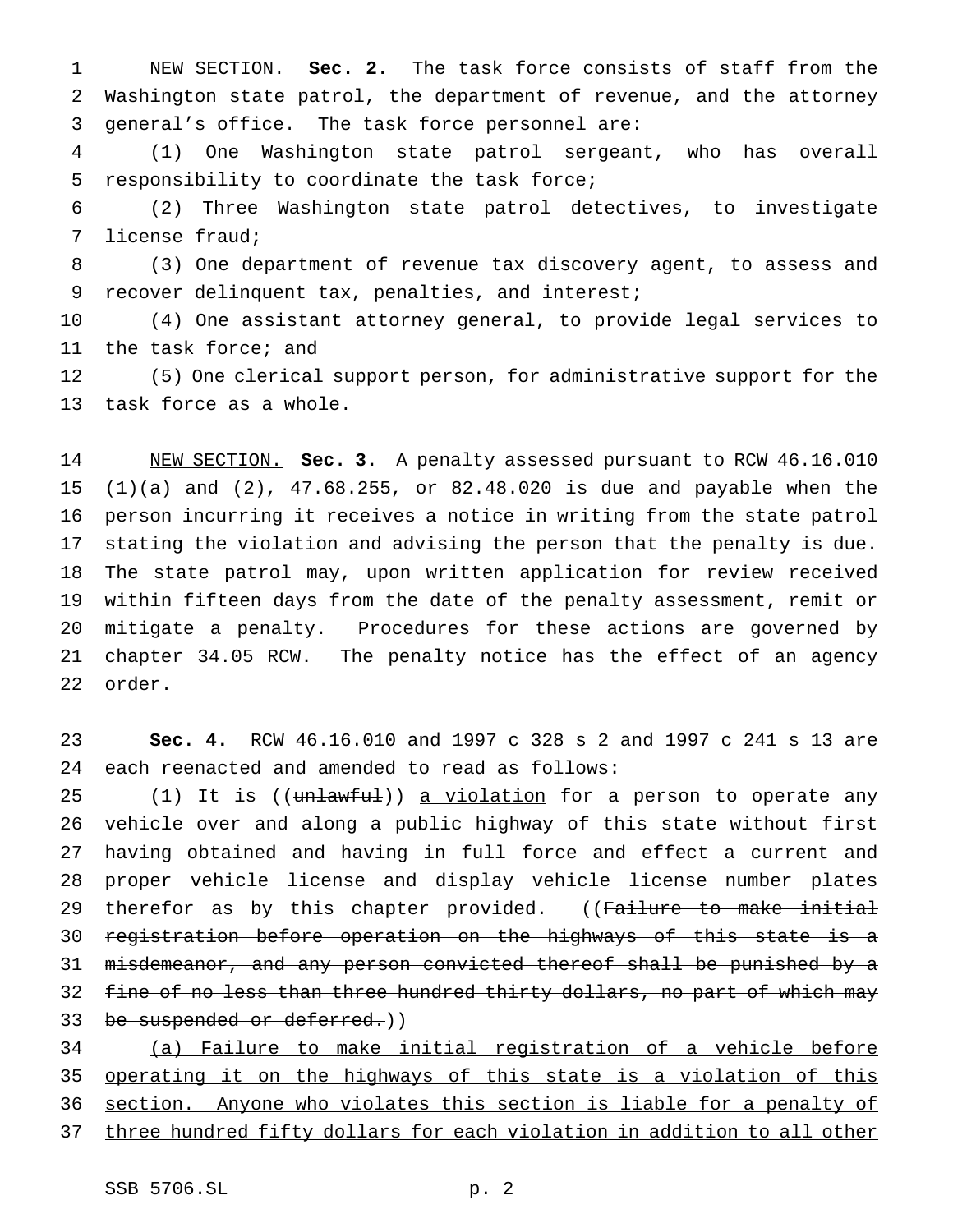1 penalties provided by law. Persons violating this subsection shall 2 make payment as prescribed in subsection (2)(b) of this section.

3 (b) Failure to renew an expired registration before operation on 4 the highways of this state is a traffic infraction, which shall not be 5 resolved through the civil process instituted under this section.

6 (2)(a) The licensing of a vehicle in another state by a resident of 7 this state, as defined in RCW 46.16.028, ((evading)) to avoid the 8 payment of any tax or license fee imposed in connection with 9 registration, is a ((gross misdemeanor punishable as follows:)) 10 violation of this section, and violators are liable for a monetary 11 penalty not less than one thousand dollars but not more than ten 12 thousand dollars for each violation.

13 ( $((a)$  For a first offense, up to one year in the county jail and a 14 fine equal to twice the amount of delinquent taxes and fees, no part of 15 which may be suspended or deferred; ()

16 (b) ((For a second or subsequent offense, up to one year in the 17 county jail and a fine equal to four times the amount of delinquent 18 taxes and fees, no part of which may be suspended or deferred;)) The 19 penalty provided in subsection (1)(a) of this section and this 20 subsection is due and payable when the person incurring it receives a 21 notice in writing from the state patrol describing the violation and 22 advising the person that the penalty is due. The state patrol may, 23 upon written application for review, received within fifteen days, 24 remit or mitigate a penalty provided for in this section or discontinue 25 an action to recover the penalty upon such terms it deems proper and 26 may ascertain the facts in a manner and under rules it deems proper. 27 If the amount of the penalty is not paid to the state patrol within 28 fifteen days after receipt of the notice imposing the penalty, or 29 application for remission or mitigation has not been made within 30 fifteen days after the violator has received notice of the disposition 31 of the application, the attorney general shall bring an action in the 32 name of the state of Washington in the superior court of Thurston 33 county or of any other county in which the violator resides or does 34 business, to recover the penalty, administrative fees, and attorneys' 35 fees and costs incurred in recovering the penalties. All penalties 36 recovered under this section shall be paid into the state treasury and 37 credited to the state patrol highway account of the motor vehicle fund 38 for the license fraud task force.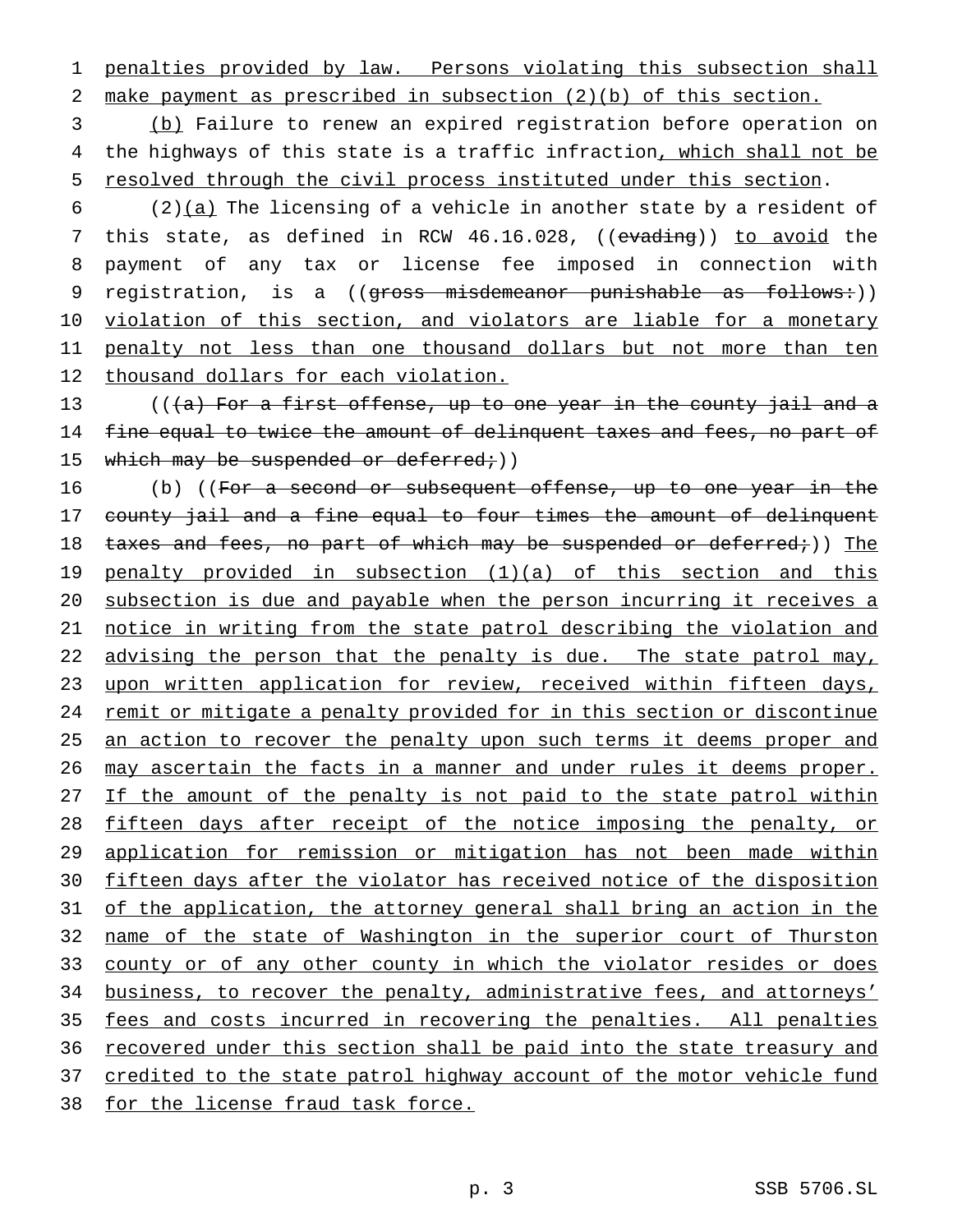(c) ((For fines levied under (b) of this subsection, an amount equal to the avoided taxes and fees owed shall be deposited in the 3 vehicle licensing fraud account created in the state treasury;

  $(d)$ )) The avoided taxes and fees shall be deposited and distributed in the same manner as if the taxes and fees were properly paid in a timely fashion.

(3) These provisions shall not apply to the following vehicles:

8 (a) Electric-assisted bicycles;

 (b) Farm vehicles if operated within a radius of fifteen miles of the farm where principally used or garaged, farm tractors and farm implements including trailers designed as cook or bunk houses used exclusively for animal herding temporarily operating or drawn upon the public highways, and trailers used exclusively to transport farm implements from one farm to another during the daylight hours or at night when such equipment has lights that comply with the law;

 (c) Spray or fertilizer applicator rigs designed and used exclusively for spraying or fertilization in the conduct of agricultural operations and not primarily for the purpose of transportation, and nurse rigs or equipment auxiliary to the use of and designed or modified for the fueling, repairing, or loading of spray and fertilizer applicator rigs and not used, designed, or modified primarily for the purpose of transportation;

 (d) Fork lifts operated during daylight hours on public highways adjacent to and within five hundred feet of the warehouses which they serve: PROVIDED FURTHER, That these provisions shall not apply to vehicles used by the state parks and recreation commission exclusively for park maintenance and operations upon public highways within state parks;

 (e) "Special highway construction equipment" defined as follows: Any vehicle which is designed and used primarily for grading of highways, paving of highways, earth moving, and other construction work on highways and which is not designed or used primarily for the transportation of persons or property on a public highway and which is only incidentally operated or moved over the highway. It includes, but is not limited to, road construction and maintenance machinery so designed and used such as portable air compressors, air drills, asphalt spreaders, bituminous mixers, bucket loaders, track laying tractors, ditchers, leveling graders, finishing machines, motor graders, paving mixers, road rollers, scarifiers, earth moving scrapers and carryalls,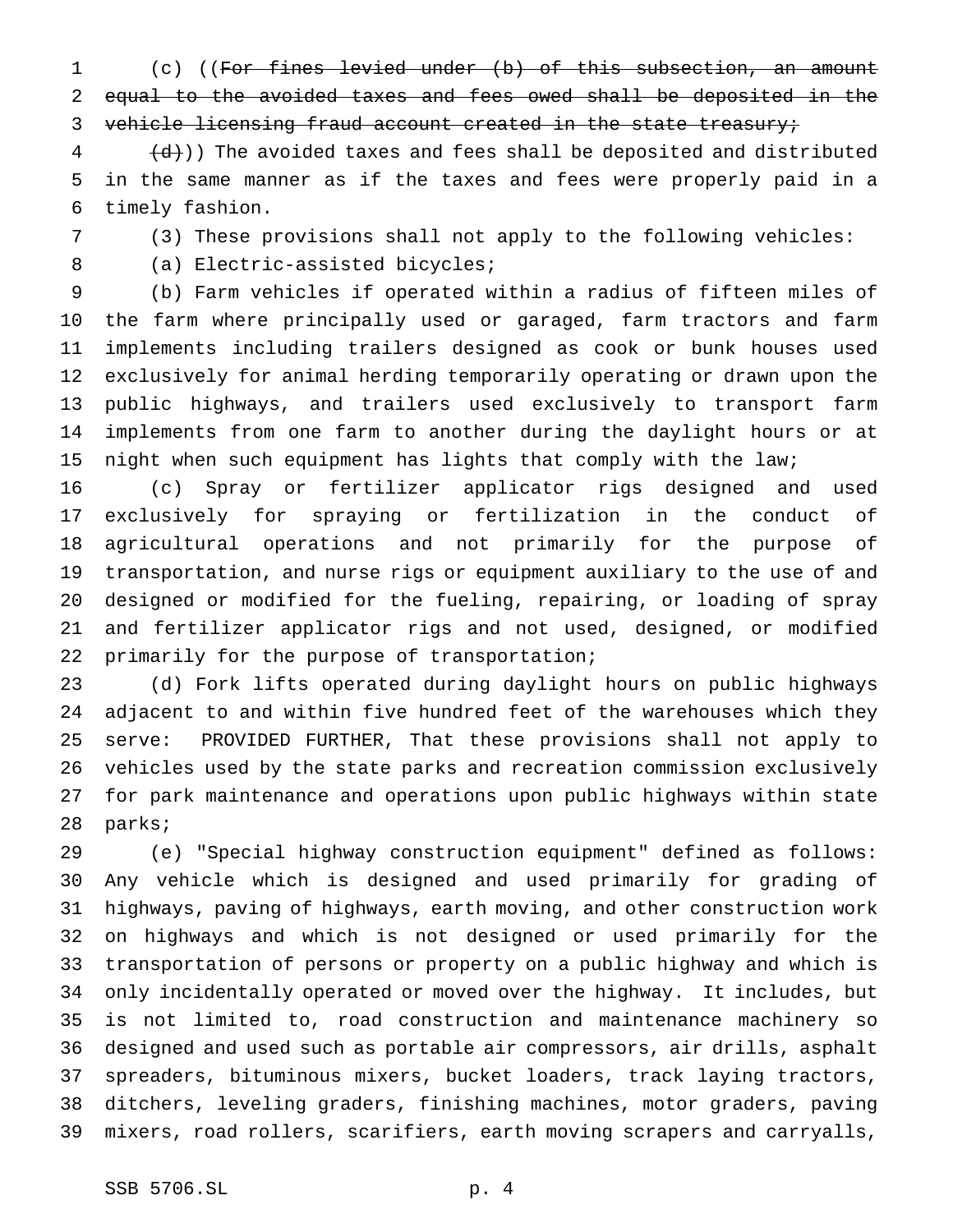lighting plants, welders, pumps, power shovels and draglines, self- propelled and tractor-drawn earth moving equipment and machinery, including dump trucks and tractor-dump trailer combinations which either (i) are in excess of the legal width, or (ii) which, because of their length, height, or unladen weight, may not be moved on a public highway without the permit specified in RCW 46.44.090 and which are not operated laden except within the boundaries of the project limits as defined by the contract, and other similar types of construction equipment, or (iii) which are driven or moved upon a public highway only for the purpose of crossing such highway from one property to another, provided such movement does not exceed five hundred feet and the vehicle is equipped with wheels or pads which will not damage the roadway surface.

Exclusions:

 "Special highway construction equipment" does not include any of the following:

 Dump trucks originally designed to comply with the legal size and weight provisions of this code notwithstanding any subsequent modification which would require a permit, as specified in RCW 46.44.090, to operate such vehicles on a public highway, including trailers, truck-mounted transit mixers, cranes and shovels, or other vehicles designed for the transportation of persons or property to which machinery has been attached.

 (4) The following vehicles, whether operated solo or in combination, are exempt from license registration and displaying license plates as required by this chapter:

 (a) A converter gear used to convert a semitrailer into a trailer or a two-axle truck or tractor into a three or more axle truck or tractor or used in any other manner to increase the number of axles of a vehicle. Converter gear includes an auxiliary axle, booster axle, dolly, and jeep axle.

 (b) A tow dolly that is used for towing a motor vehicle behind another motor vehicle. The front or rear wheels of the towed vehicle are secured to and rest on the tow dolly that is attached to the towing vehicle by a tow bar.

 **Sec. 5.** RCW 47.68.240 and 1993 c 238 s 3 are each amended to read as follows: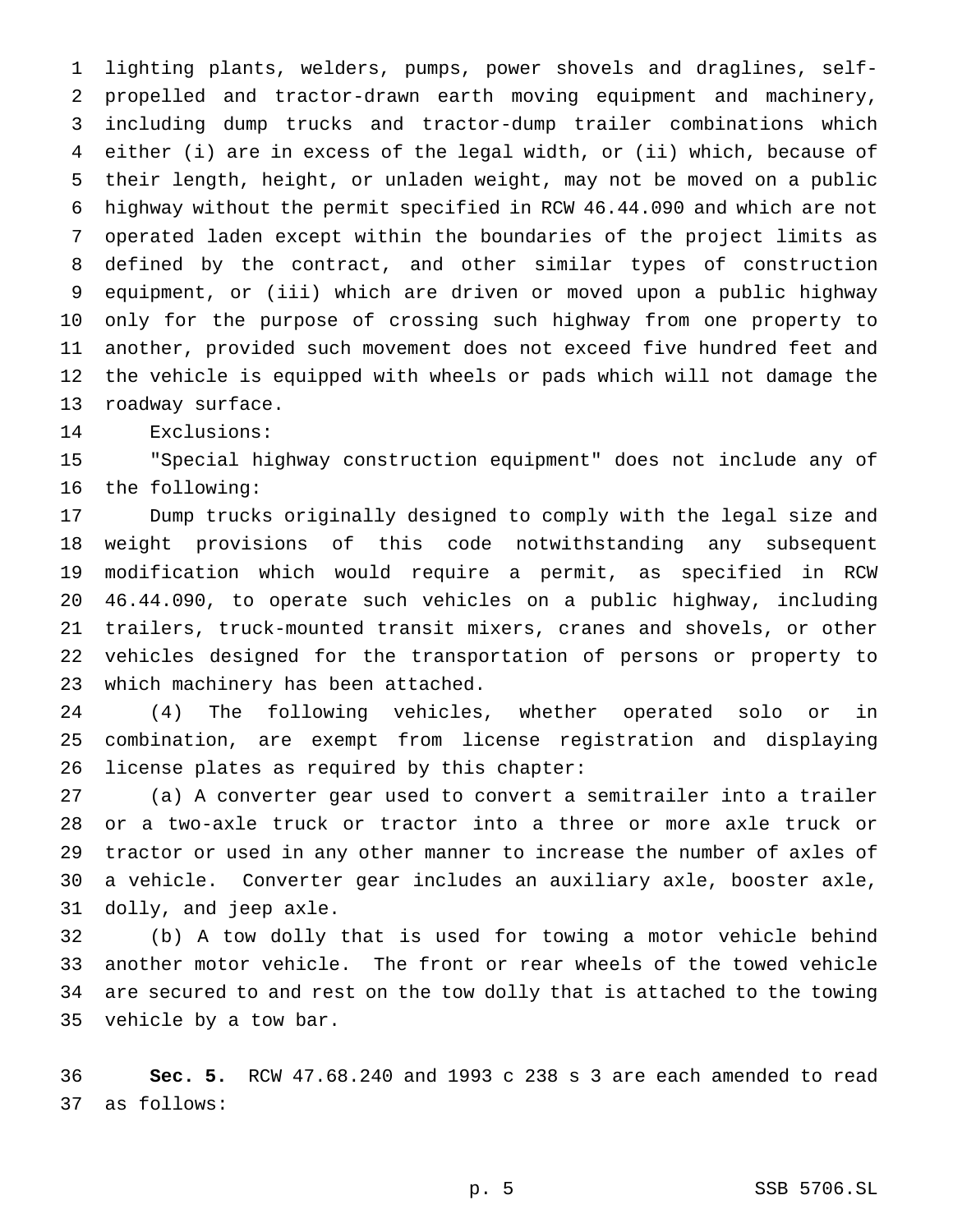Any person violating any of the provisions of this chapter, or any of the rules, regulations, or orders issued pursuant thereto, shall be guilty of a misdemeanor and shall be punished as provided under chapter 9A.20 RCW, except that any person violating any of the provisions of 5 RCW  $47.68.220((-))$  or  $47.68.230((-0)^2.68.255))$  shall be quilty of a gross misdemeanor which shall be punished as provided under chapter 9A.20 RCW. In addition to, or in lieu of, the penalties provided in this section, or as a condition to the suspension of a sentence which may be imposed pursuant thereto, for violations of RCW 47.68.220 and 47.68.230, the court in its discretion may prohibit the violator from operating an aircraft within the state for such period as it may determine but not to exceed one year. Violation of the duly imposed prohibition of the court may be treated as a separate offense under this section or as a contempt of court.

15 **Sec. 6.** RCW 47.68.255 and 1996 c 184 s 3 are each amended to read 16 as follows:

17 (1) A person who is required to register an aircraft under this 18 chapter and who registers an aircraft in another state or foreign 19 country ((evading)) avoiding the Washington aircraft ((excise tax is 20 guilty of a gross misdemeanor)) taxes, commits a violation of this 21 section and is liable for those unpaid taxes and for a monetary penalty 22 not less than one thousand dollars but not more than ten thousand 23 dollars for each violation. ((For a second or subsequent offense, the 24 person convicted is also subject to a fine equal to four times the 25 amount of avoided taxes and fees, no part of which may be suspended or 26 deferred. Excise taxes owed and fines assessed shall be deposited in 27 the manner provided under RCW  $46.16.010(2)$ .)

28 (2) The penalty provided in this section is due and payable when 29 the person incurring it receives a notice in writing from the state 30 patrol describing the violation and advising the person that the 31 penalty is due. The state patrol may, upon written application for 32 review, received within fifteen days, remit or mitigate a penalty 33 provided for in this section or discontinue an action to recover the 34 penalty upon such terms it deems proper and may ascertain the facts in 35 a manner and under rules it deems proper. If the amount of the penalty 36 is not paid to the state patrol within fifteen days after receipt of 37 the notice imposing the penalty, or application for remission or 38 mitigation has not been made within fifteen days after the violator has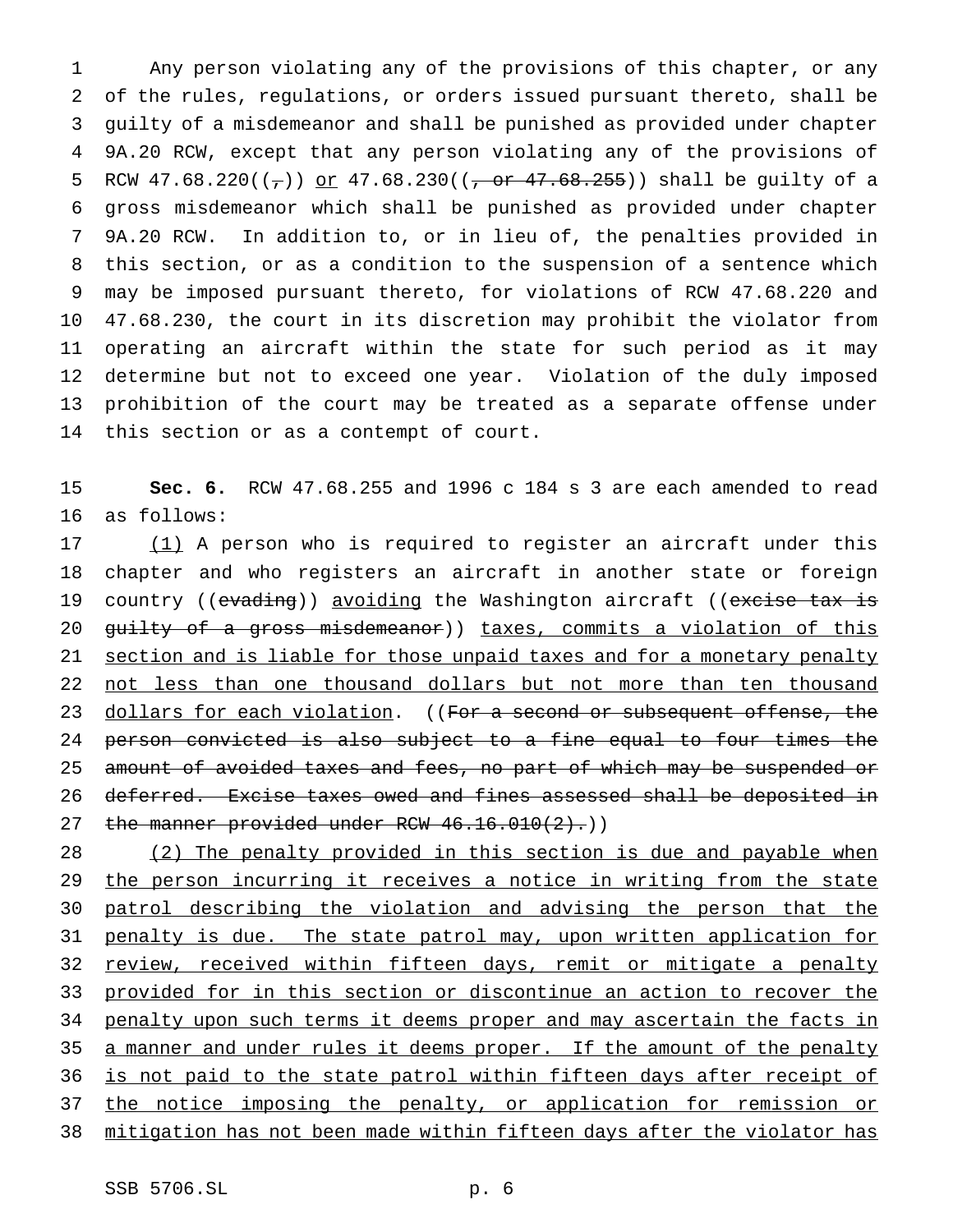1 received notice of the disposition of the application, the attorney general shall bring an action in the name of the state of Washington in 3 the superior court of Thurston county or of any other county in which 4 the violator does business, to recover the penalty, administrative fees, and attorneys' fees. All penalties recovered under this section shall be paid into the state treasury and credited to the state patrol 7 highway account of the motor vehicle fund for the license fraud task 8 force. The department of revenue may assess and collect the unpaid excise tax under chapter 82.32 RCW, including the penalties and interest provided in chapter 82.32 RCW.

 **Sec. 7.** RCW 82.48.020 and 1993 c 238 s 5 are each amended to read as follows:

 (1) An annual excise tax is hereby imposed for the privilege of using any aircraft in the state. A current certificate of air worthiness with a current inspection date from the appropriate federal agency and/or the purchase of aviation fuel shall constitute the necessary evidence of aircraft use or intended use. The tax shall be collected annually or under a staggered collection schedule as required by the secretary by rule. No additional tax shall be imposed under this chapter upon any aircraft upon the transfer of ownership thereof, if the tax imposed by this chapter with respect to such aircraft has already been paid for the year in which transfer of ownership occurs. A violation of this subsection is a misdemeanor punishable as provided under chapter 9A.20 RCW.

 (2) $(a)$  Persons who are required to register aircraft under chapter 47.68 RCW and who register aircraft in another state or foreign country 27 and avoid the Washington aircraft ((excise tax are liable for such 28 unpaid excise tax)) taxes, violate this section and are liable for a 29 monetary penalty of not less than one thousand dollars but not more than ten thousand dollars for each violation. ((A violation of this 31 subsection is a gross misdemeanor.))

 (b) The penalty provided in this section is due and payable when 33 the person incurring it receives a notice in writing from the state patrol describing the violation and advising the person that the 35 penalty is due. The state patrol may, upon written application for 36 review, received within fifteen days, remit or mitigate a penalty provided for in this section or discontinue an action to recover the penalty upon such terms it deems proper and may ascertain the facts in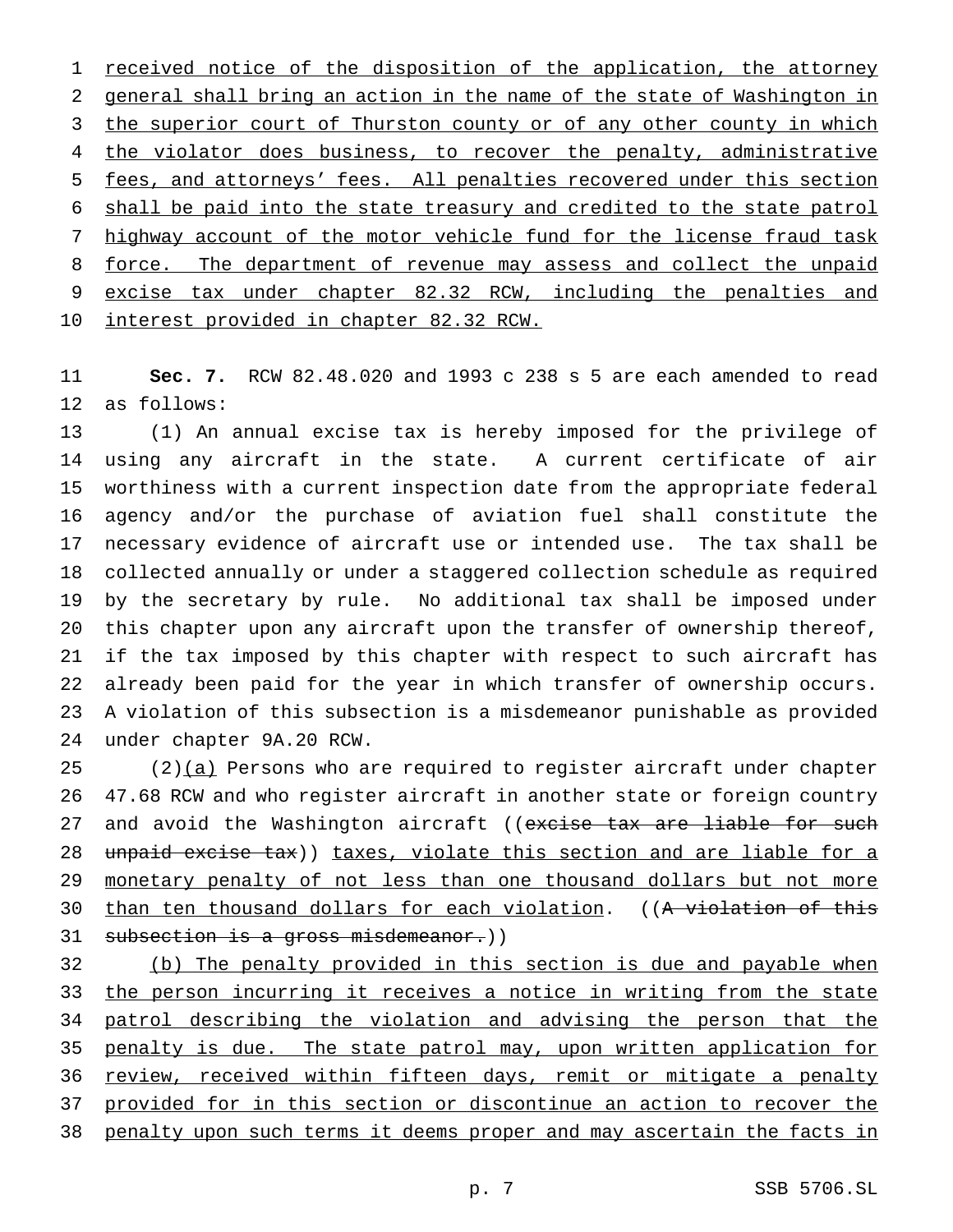1 a manner and under rules it deems proper. If the amount of the penalty 2 is not paid to the state patrol within fifteen days after receipt of 3 the notice imposing the penalty, or application for remission or 4 mitigation has not been made within fifteen days after the violator has 5 received notice of the disposition of the application, the attorney 6 general shall bring an action in the name of the state of Washington in 7 the superior court of Thurston county or of any other county in which 8 the violator resides or does business, to recover the penalty, 9 administrative fees, and attorneys' fees. In all such actions, the 10 procedure and rules of evidence are the same as an ordinary civil 11 action except as otherwise provided in this chapter. All penalties 12 recovered under this section shall be paid into the state treasury and 13 credited to the state patrol highway account of the motor vehicle fund 14 for the license fraud task force.

15 (3) The department of revenue may assess and collect the unpaid 16 excise tax under chapter 82.32 RCW, including the penalties and 17 interest provided in chapter 82.32 RCW.

18  $((+3))$   $(4)$  Except as provided under subsections (1) and (2) of 19 this section, a violation of this chapter is a misdemeanor punishable 20 as provided in chapter 9A.20 RCW.

21 **Sec. 8.** RCW 82.49.010 and 1993 c 238 s 6 are each amended to read 22 as follows:

 (1) An excise tax is imposed for the privilege of using a vessel upon the waters of this state, except vessels exempt under RCW 82.49.020. The annual amount of the excise tax is one-half of one percent of fair market value, as determined under this chapter, or five dollars, whichever is greater. Violation of this subsection is a misdemeanor.

29 (2) $(a)$  A person((s)) who ((are)) is required under chapter 88.02 30 RCW to register a vessel in this state and who registers the vessel in 31 another state or foreign country and avoids the Washington watercraft 32 ((excise tax are guilty of a gross misdemeanor and are liable for such 33 unpaid excise tax)) taxes, violates this section and is liable for 34 those taxes and a monetary penalty not less than one thousand dollars 35 but not more than ten thousand dollars for each violation. ((The 36 department of revenue may assess and collect the unpaid excise tax 37 under chapter 82.32 RCW, including the penalties and interest provided 38 in chapter 82.32 RCW.))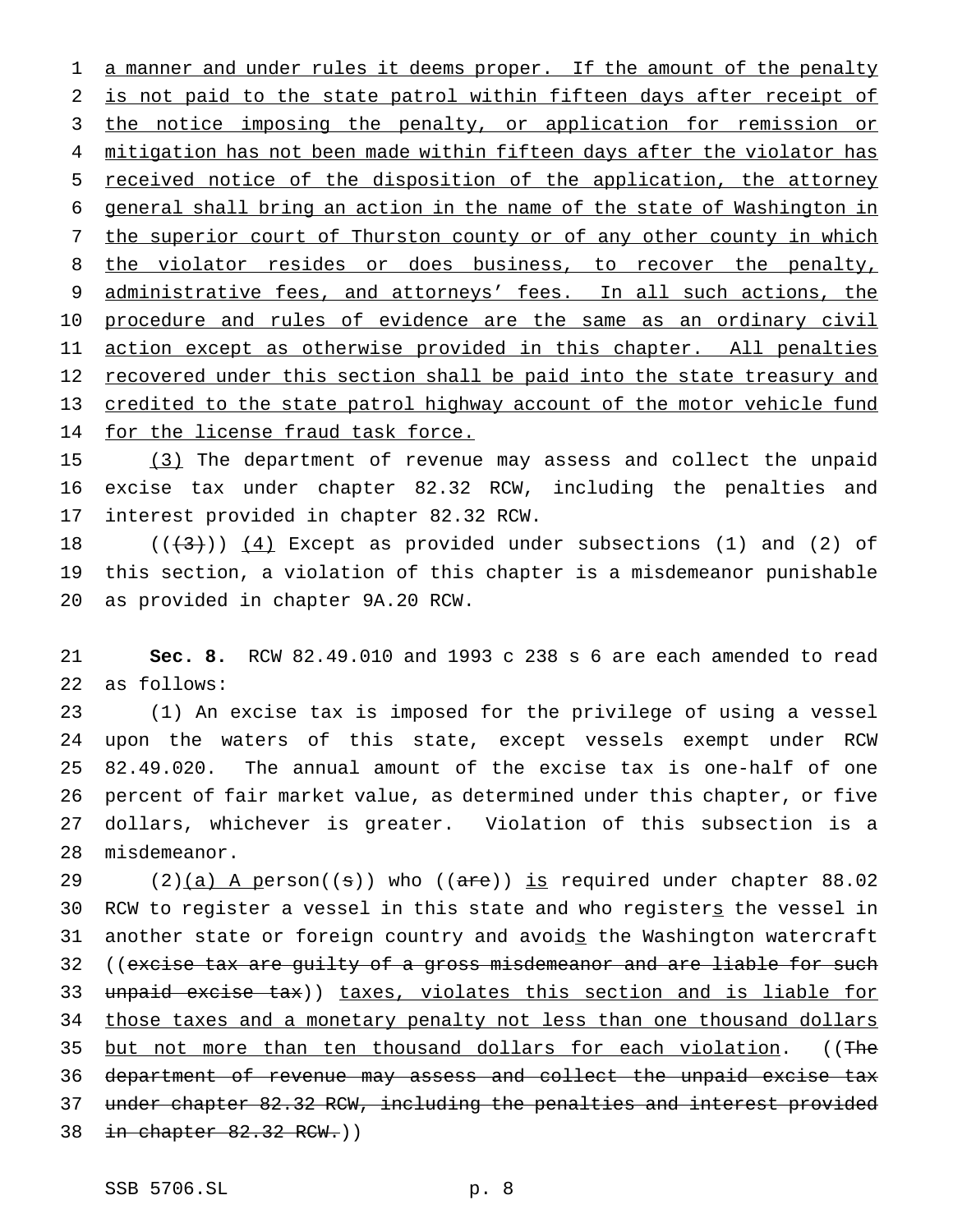(b) The penalty provided in this section is due and payable when the person incurring it receives a notice in writing from the state patrol describing the violation and advising the person that the 4 penalty is due. The state patrol may, upon written application for review, received within fifteen days, remit or mitigate a penalty provided for in this section or discontinue an action to recover the penalty upon such terms it deems proper and may ascertain the facts in 8 a manner and under rules it deems proper. If the amount of the penalty is not paid to the state patrol within fifteen days after receipt of 10 the notice imposing the penalty, or application for remission or 11 mitigation has not been made within fifteen days after the violator has 12 received notice of the disposition of the application, the attorney general shall bring an action in the name of the state of Washington in 14 the superior court of Thurston county or of any other county in which 15 the violator resides or does business, to recover the penalty, administrative fees, and attorneys' fees. All penalties recovered under this section shall be paid into the state treasury and credited to the state patrol highway account of the motor vehicle fund for the license fraud task force.

 (3) The excise tax upon a vessel registered for the first time in this state shall be imposed for a twelve-month period, including the month in which the vessel is registered, unless the director of licensing extends or diminishes vessel registration periods for the purpose of staggered renewal periods under RCW 88.02.050. A vessel is registered for the first time in this state when the vessel was not registered in this state for the immediately preceding registration year, or when the vessel was registered in another jurisdiction for the immediately preceding year. The excise tax on vessels required to be registered in this state on June 30, 1983, shall be paid by June 30, 1983.

 **Sec. 9.** RCW 82.50.400 and 1993 c 238 s 7 are each amended to read as follows:

 (1) An annual excise tax is imposed on the owner of any travel trailer or camper for the privilege of using such travel trailer or camper in this state. The excise tax hereby imposed shall be due and payable to the department of licensing or its agents at the time of registration of a travel trailer or camper. Whenever an application is made to the department of licensing or its agents for a license for a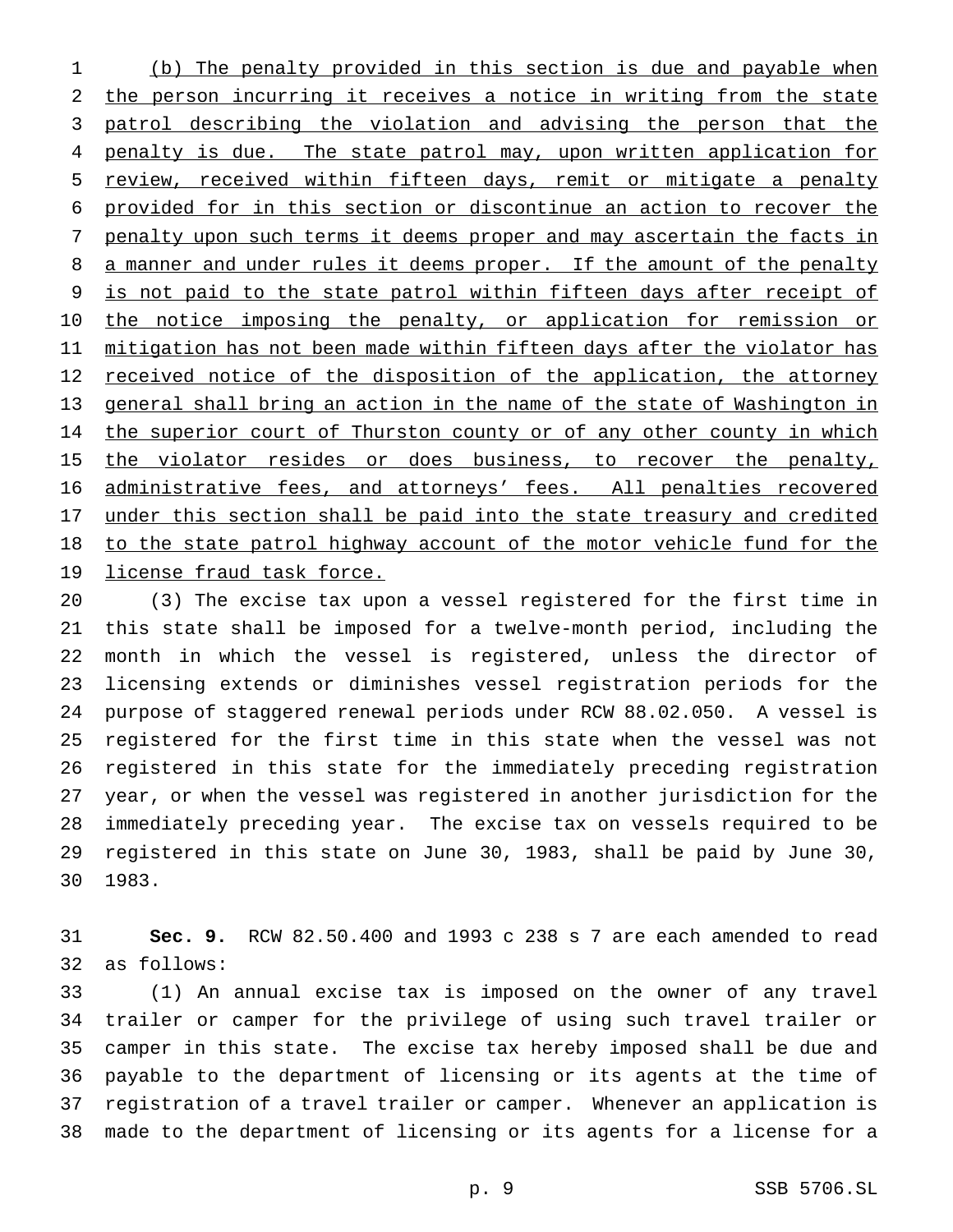travel trailer or camper there shall be collected, in addition to the amount of the license fee or renewal license fee, the amount of the excise tax imposed by this chapter, and no dealer's license or license plates, and no license or license plates for a travel trailer or camper may be issued unless such tax is paid in full. No additional tax shall be imposed under this chapter upon any travel trailer or camper upon the transfer of ownership thereof, if the tax imposed by this chapter with respect to such travel trailer or camper has already been paid for the registration year or fractional part thereof in which such transfer 10 occurs. Violation of this subsection is a ((misdemeanor)) violation of 11 RCW 46.16.010 (1)(a) and (2), and penalties apply.

 (2) Persons who are required to license travel trailers or campers under chapter 46.16 RCW and who license travel trailers or campers in another state or foreign country to avoid the Washington travel trailer 15 or camper tax are ((guilty of a gross misdemeanor and are liable for 16 such unpaid excise tax)) in violation of RCW  $46.16.010$  (1)(a) and (2), 17 and penalties apply. The department of revenue may assess and collect the unpaid excise tax under chapter 82.32 RCW, including the penalties and interest provided in chapter 82.32 RCW.

20 **Sec. 10.** RCW 88.02.118 and 1996 c 184 s 4 are each amended to read 21 as follows:

22 (1)(a) It is a ((gross misdemeanor punishable as provided under 23 chapter 9A.20 RCW)) violation for any person owning a vessel subject to 24 taxation under chapter 82.49 RCW to register a vessel in another state 25 to avoid Washington state vessel ((excise tax)) taxes required under 26 chapter 82.49 RCW or to obtain a vessel dealer's registration for the 27 purpose of ((evading excise tax)) avoiding taxes on vessels under 28 chapter 82.49 RCW. ((For a second or subsequent offense, the person 29 convicted is also subject to a fine equal to four times the amount of 30 avoided taxes and fees, no part of which may be suspended or deferred. 31 Excise taxes owed and fines assessed shall be deposited in the manner 32 provided under RCW 46.16.010(2).)

33 (b) The monetary penalty is not less than one thousand dollars but 34 not more than ten thousand dollars for each violation.

35 (2) The penalty provided in this section is due and payable when 36 the person incurring it receives a notice in writing from the state 37 patrol describing the violation and advising the person that the 38 penalty is due. The state patrol may, upon written application for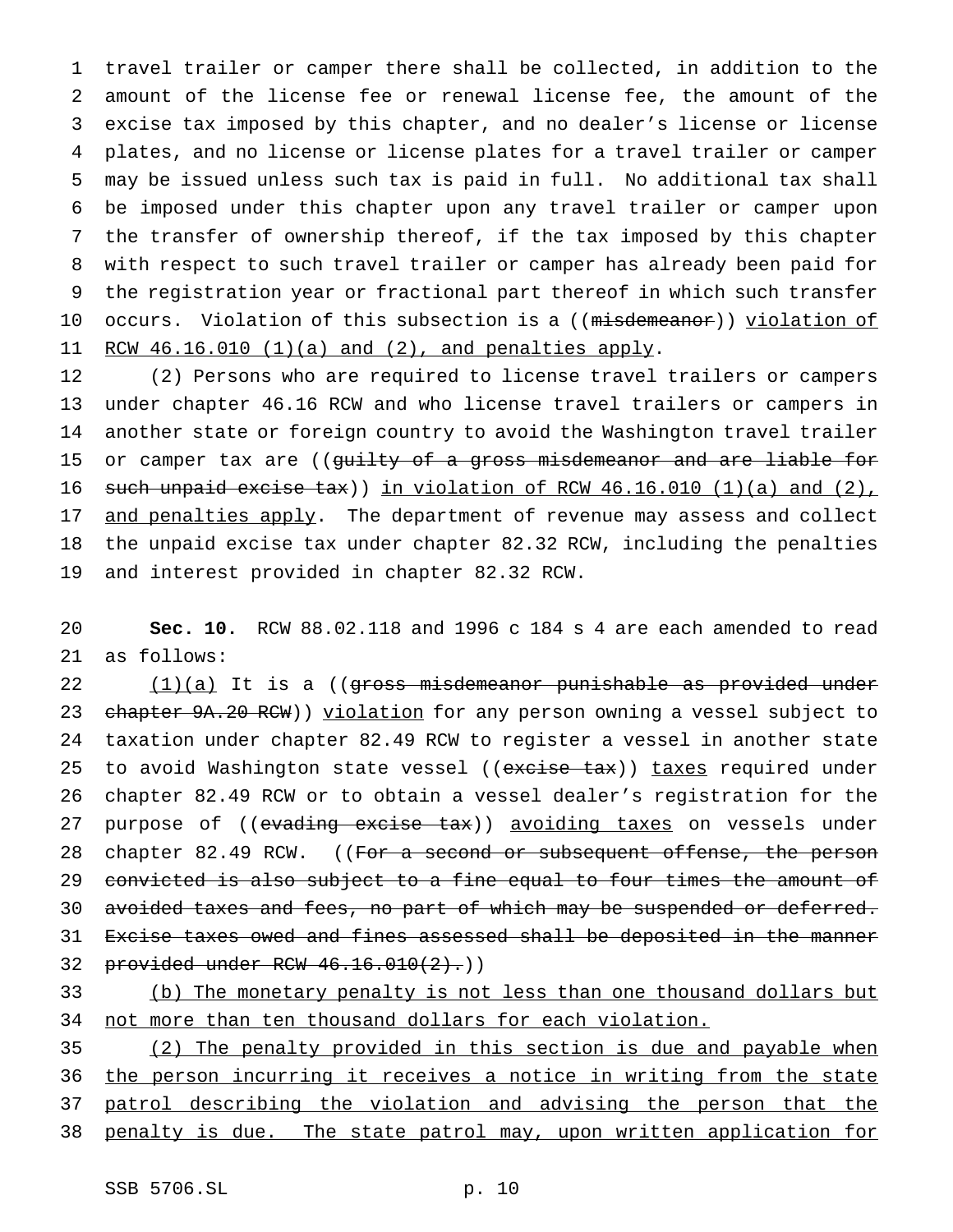1 review, received within fifteen days, remit or mitigate a penalty provided for in this section or discontinue an action to recover the 3 penalty upon such terms it deems proper and may ascertain the facts in 4 a manner and under rules it deems proper. If the amount of the penalty is not paid to the state patrol within fifteen days after receipt of the notice imposing the penalty, or application for remission or mitigation has not been made within fifteen days after the violator has 8 received notice of the disposition of the application, the attorney 9 general shall bring an action in the name of the state of Washington in 10 the superior court of Thurston county or of any other county in which 11 the violator resides or does business, to recover the penalty, 12 administrative fees, and attorneys' fees. In all such actions, the procedure and rules of evidence are the same as an ordinary civil 14 action except as otherwise provided in this chapter. All penalties 15 recovered under this section shall be paid into the state treasury and credited to the state patrol highway account of the motor vehicle fund 17 for the license fraud task force.

 **Sec. 11.** RCW 82.32.090 and 1996 c 149 s 15 are each amended to read as follows:

 (1) If payment of any tax due on a return to be filed by a taxpayer is not received by the department of revenue by the due date, there 22 shall be assessed a penalty of five percent of the amount of the tax; and if the tax is not received on or before the last day of the month following the due date, there shall be assessed a total penalty of ten percent of the amount of the tax; and if the tax is not received on or before the last day of the second month following the due date, there shall be assessed a total penalty of twenty percent of the amount of the tax. No penalty so added shall be less than five dollars.

 (2) If payment of any tax assessed by the department of revenue is not received by the department by the due date specified in the notice, or any extension thereof, the department shall add a penalty of ten percent of the amount of the additional tax found due. No penalty so added shall be less than five dollars.

 (3) If a warrant be issued by the department of revenue for the collection of taxes, increases, and penalties, there shall be added thereto a penalty of five percent of the amount of the tax, but not less than ten dollars.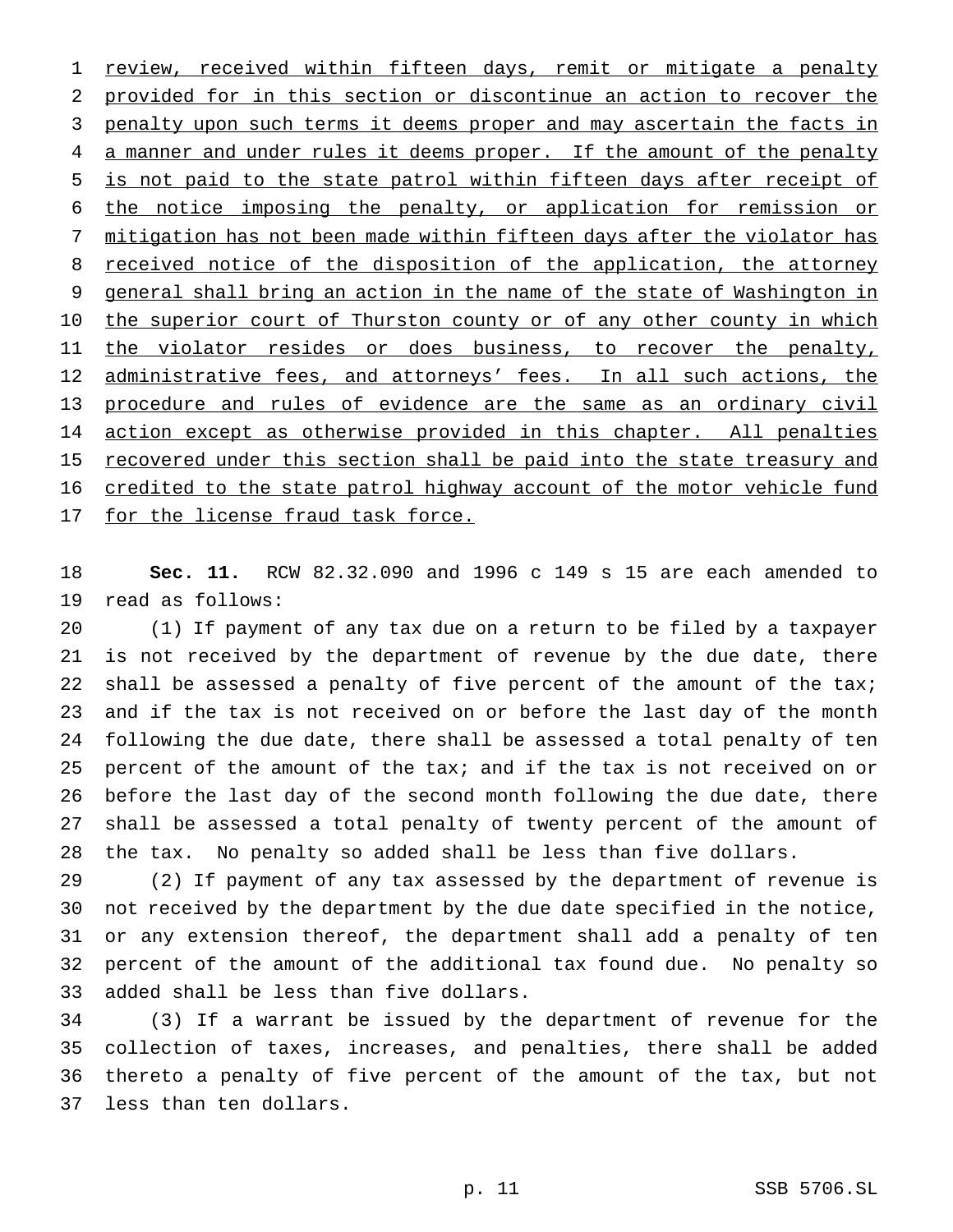(4) If the department finds that all or any part of a deficiency resulted from the disregard of specific written instructions as to reporting or tax liabilities, the department shall add a penalty of ten percent of the amount of the additional tax found due because of the failure to follow the instructions. A taxpayer disregards specific written instructions when the department of revenue has informed the taxpayer in writing of the taxpayer's tax obligations and the taxpayer fails to act in accordance with those instructions unless the department has not issued final instructions because the matter is under appeal pursuant to this chapter or departmental regulations. The department shall not assess the penalty under this section upon any taxpayer who has made a good faith effort to comply with the specific written instructions provided by the department to that taxpayer. Specific written instructions may be given as a part of a tax assessment, audit, determination, or closing agreement, provided that such specific written instructions shall apply only to the taxpayer addressed or referenced on such documents. Any specific written instructions by the department of revenue shall be clearly identified as such and shall inform the taxpayer that failure to follow the instructions may subject the taxpayer to the penalties imposed by this subsection.

22 (5)(a) If the department finds that all or any part of the deficiency resulted from an intent to evade the tax payable hereunder, a further penalty of fifty percent of the additional tax found to be due shall be added.

 (b) There is a rebuttable presumption of a tax deficiency and intent to avoid and evade the tax under the motor vehicle excise tax under chapter 82.44 RCW, the aircraft excise tax under chapter 82.48 29 RCW, the watercraft excise tax under chapter 82.49 RCW, the trailers and campers excise tax under chapter 82.50 RCW, or use tax under chapter 82.12 RCW, if there is a finding resulting from a proceeding brought under RCW 46.16.010, 47.68.255, 82.48.020, 82.49.010, or 88.02.118, that the person failed to properly register or license a 34 motor vehicle, an aircraft, a watercraft, a trailer, or a camper.

 (6) The aggregate of penalties imposed under subsections (1), (2), and (3) of this section shall not exceed thirty-five percent of the tax due, or twenty dollars, whichever is greater. This subsection does not prohibit or restrict the application of other penalties authorized by law.